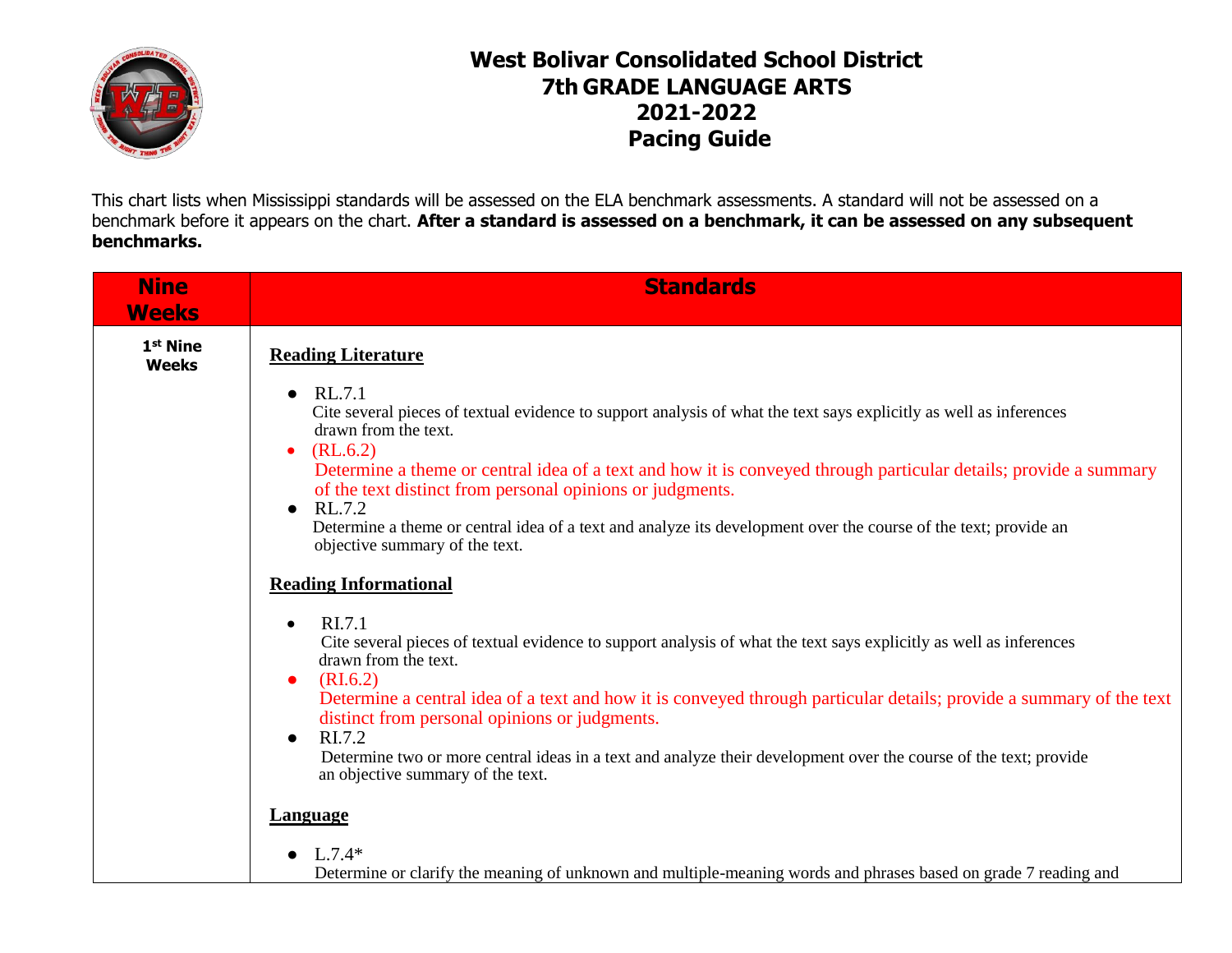content, choosing flexibly from a range of strategies.

 $\bullet$  L.7.4a\*

Use context (e.g., the overall meaning of a sentence or paragraph; a word's position or function in a sentence) as a clue to the meaning of a word or phrase.

 $\bullet$  L.7.4b

Use common, grade-appropriate Greek or Latin affixes and roots as clues to the meaning of a word (e.g., belligerent, bellicose, rebel).

 $\bullet$  L.7.4c

Consult general and specialized reference materials (e.g., dictionaries, glossaries, thesauruses), both print and digital, to find the pronunciation of a word or determine or clarify its precise meaning or its part of speech.

 $\bullet$  L.7.4d

 Verify the preliminary determination of the meaning of a word or phrase (e.g., by checking the inferred meaning in context or in a dictionary).

 $\bullet$  L.7.1<sup>\*</sup>

Demonstrate command of the conventions of standard English grammar and usage when writing or speaking.

 $\bullet$  L.7.1a.

Explain the function of phrases and clauses in general and their function in specific sentences.

 $\bullet$  L.7.1b.

 Choose among simple, compound, complex, and compound-complex sentences to signal differing relationships among ideas.

 $\bullet$  L.7.1c.

Place phrases and clauses within a sentence, recognizing and correcting misplaced and dangling modifiers.\*

## *Writing*

● *W.7.3\**

*Write narratives to develop real or imagined experiences or events using effective technique, relevant descriptive details, and well-structured event sequences.*

● *W.7.3a*

 *Engage and orient the reader by establishing a context and point of view and introducing a narrator and/or characters; organize an event sequence that unfolds naturally and logically.*

● *W.7.3b*

 *Use narrative techniques, such as dialogue, pacing, and description, to develop experiences, events, and/or characters.*

● *W.7.3c*

 *Use a variety of transition words, phrases, and clauses to convey sequence and signal shifts from one time frame or setting to another.*

● *W.7.3d*

*Use precise words and phrases, relevant descriptive details, and sensory language to capture the action and convey experiences and events.*

 $\bullet$  *W.7.3e* 

 *Provide a conclusion that follows from and reflects on the narrated experiences or events.*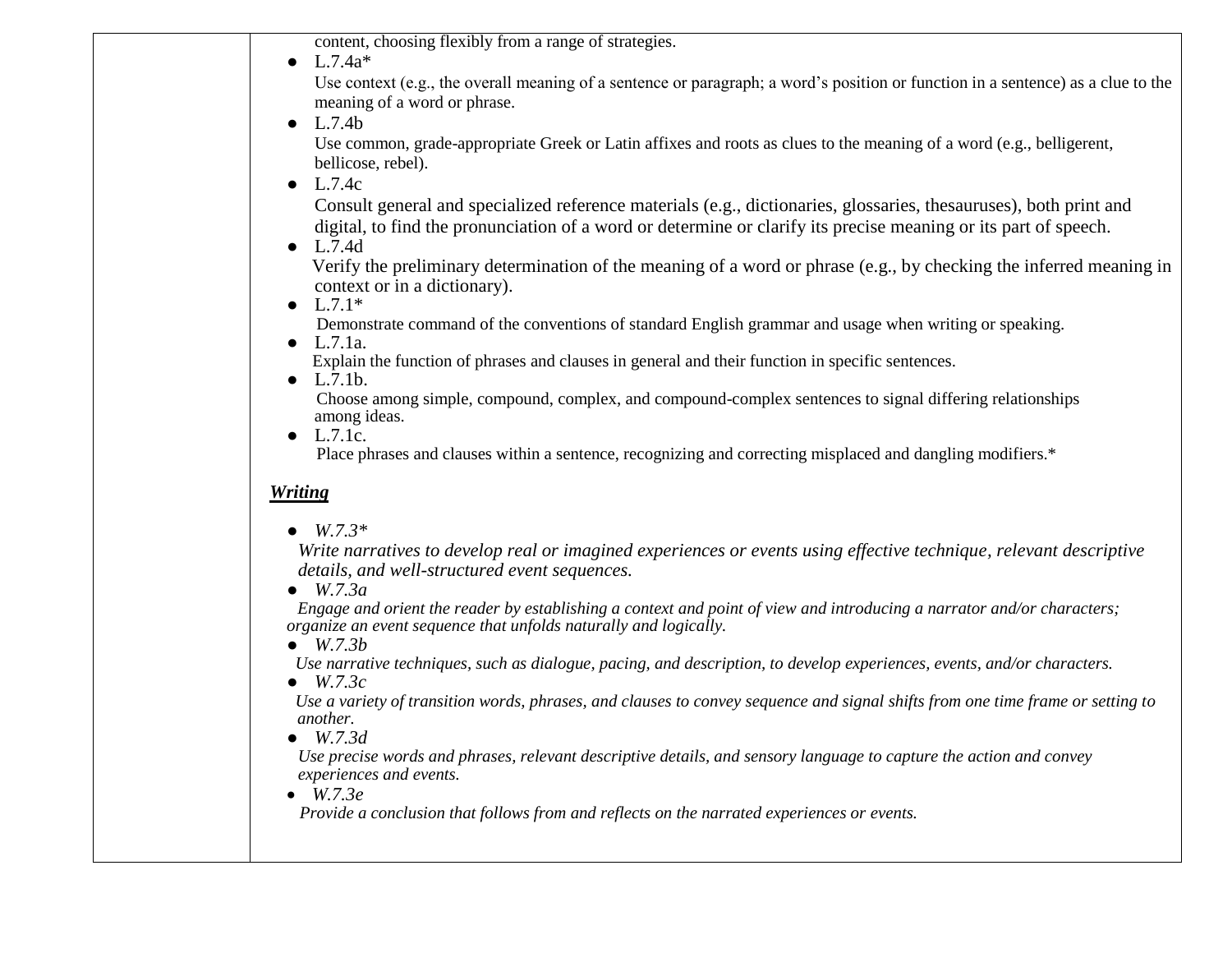|                          | <b>Reading Literature</b>                                                                                                                                                                                                                                                                                                                                                                                                                                                                                                                                                                                                                                                                                                                                                              |
|--------------------------|----------------------------------------------------------------------------------------------------------------------------------------------------------------------------------------------------------------------------------------------------------------------------------------------------------------------------------------------------------------------------------------------------------------------------------------------------------------------------------------------------------------------------------------------------------------------------------------------------------------------------------------------------------------------------------------------------------------------------------------------------------------------------------------|
| 2nd Nine<br><b>Weeks</b> | $\bullet$ RL.7.3<br>Analyze how particular elements of a story or drama interact (e.g., how setting shapes the characters or plot).<br>$\bullet$ RL.7.4<br>Determine the meaning of words and phrases as they are used in a text, including figurative and connotative meanings; analyze<br>the impact of rhymes and other repetitions of sounds (e.g., alliteration) on a specific verse or stanza of a poem or section of a<br>story or drama.<br>$\bullet$ (R.L.6.5)<br>Analyze how a particular sentence, chapter, scene, or stanza fits into the overall structure of a text and contributes to the<br>development of the theme, setting, or plot.<br>$\bullet$ RL.7.5<br>Analyze how a drama's or poem's form or structure (e.g., soliloquy, sonnet) contributes to its meaning. |
|                          | <b>Reading Informational</b>                                                                                                                                                                                                                                                                                                                                                                                                                                                                                                                                                                                                                                                                                                                                                           |
|                          | $\bullet$ (RI.6.3)<br>Analyze in detail how a key individual, event, or idea is introduced, illustrated, and elaborated in a text (e.g., through examples<br>or anecdotes).<br>$\bullet$ RI.7.3                                                                                                                                                                                                                                                                                                                                                                                                                                                                                                                                                                                        |
|                          | Analyze the interactions between individuals, events, and ideas in a text (e.g., how ideas influence individuals or<br>events, or how individuals influence ideas or events).                                                                                                                                                                                                                                                                                                                                                                                                                                                                                                                                                                                                          |
|                          | $\bullet$ RI.7.4<br>Determine the meaning of general academic and domain-specific words and phrases in a text relevant to a grade 3<br>topic or subject area.<br>$\bullet$ (RI.6.5)                                                                                                                                                                                                                                                                                                                                                                                                                                                                                                                                                                                                    |
|                          | Analyze how a particular sentence, paragraph, chapter, or section fits into the overall structure of a text and contributes to the<br>development of the ideas.<br>$\bullet$ RI.7.5                                                                                                                                                                                                                                                                                                                                                                                                                                                                                                                                                                                                    |
|                          | Analyze the structure an author uses to organize a text, including how the major sections contribute to the whole and to the<br>development of the ideas.                                                                                                                                                                                                                                                                                                                                                                                                                                                                                                                                                                                                                              |
|                          | <b>Language</b>                                                                                                                                                                                                                                                                                                                                                                                                                                                                                                                                                                                                                                                                                                                                                                        |
|                          | • $L.7.1*$<br>Demonstrate command of the conventions of standard English grammar and usage when writing or speaking.<br>L.7.1a<br>$\bullet$<br>Explain the function of phrases and clauses in general and their function in specific sentences.<br>L.7.1b.<br>$\bullet$<br>Choose among simple, compound, complex, and compound-complex sentences to signal differing relationships<br>among ideas.<br>$\bullet$ L.7.1c.<br>Place phrases and clauses within a sentence, recognizing and correcting misplaced and dangling modifiers.*<br>$L.7.2*$                                                                                                                                                                                                                                     |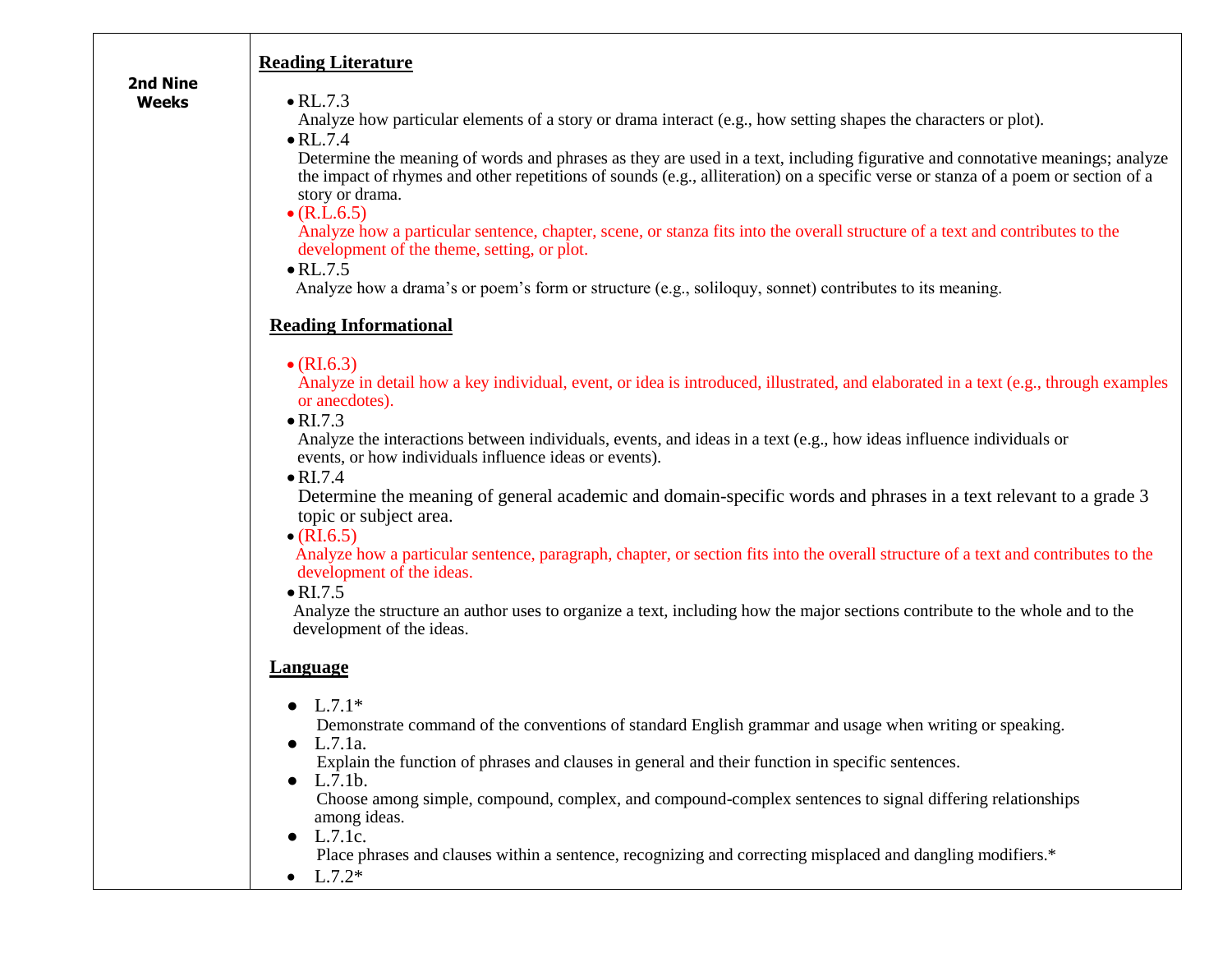Demonstrate command of the conventions of standard English capitalization, punctuation, and spelling when writing.

- $-L.7.2a.$
- Use a comma to separate coordinate adjectives (e.g., It was a fascinating, enjoyable movie but not He wore an old[,] green shirt).
- $-L.7.2b.$

Spell correctly.

 $-L.7.3*$ 

Use knowledge of language and its conventions when writing, speaking, reading, or listening.

 $-L.7.3a.$ 

Choose language that expresses ideas precisely and concisely, recognizing and eliminating wordiness and redundancy.\*

## *Writing*

*W.7.2\**

*Write informative/explanatory texts to examine a topic and convey ideas, concepts, and information through the selection, organization, and analysis of relevant content.*

*W.7.2a*

*Introduce a topic clearly, previewing what is to follow; organize ideas, concepts, and information, using strategies such as definition, classification, comparison/contrast, and cause/ effect; include formatting (e.g., headings), graphics (e.g., charts, tables), and multimedia when useful to aiding comprehension.*

*W.7.2b*

*Develop the topic with relevant facts, definitions, concrete details, quotations, or other information and examples.*

*W.7.2c*

*Use appropriate transitions to create cohesion and clarify the relationships among ideas and concepts.*

*W.7.2d*

 *Use precise language and domain-specific vocabulary to inform about or explain the topic.*

- *W.7.2e Establish and maintain a formal style.*
- *W.7.2f*

*Provide a concluding statement or section that follows from and supports the information or explanation presented.*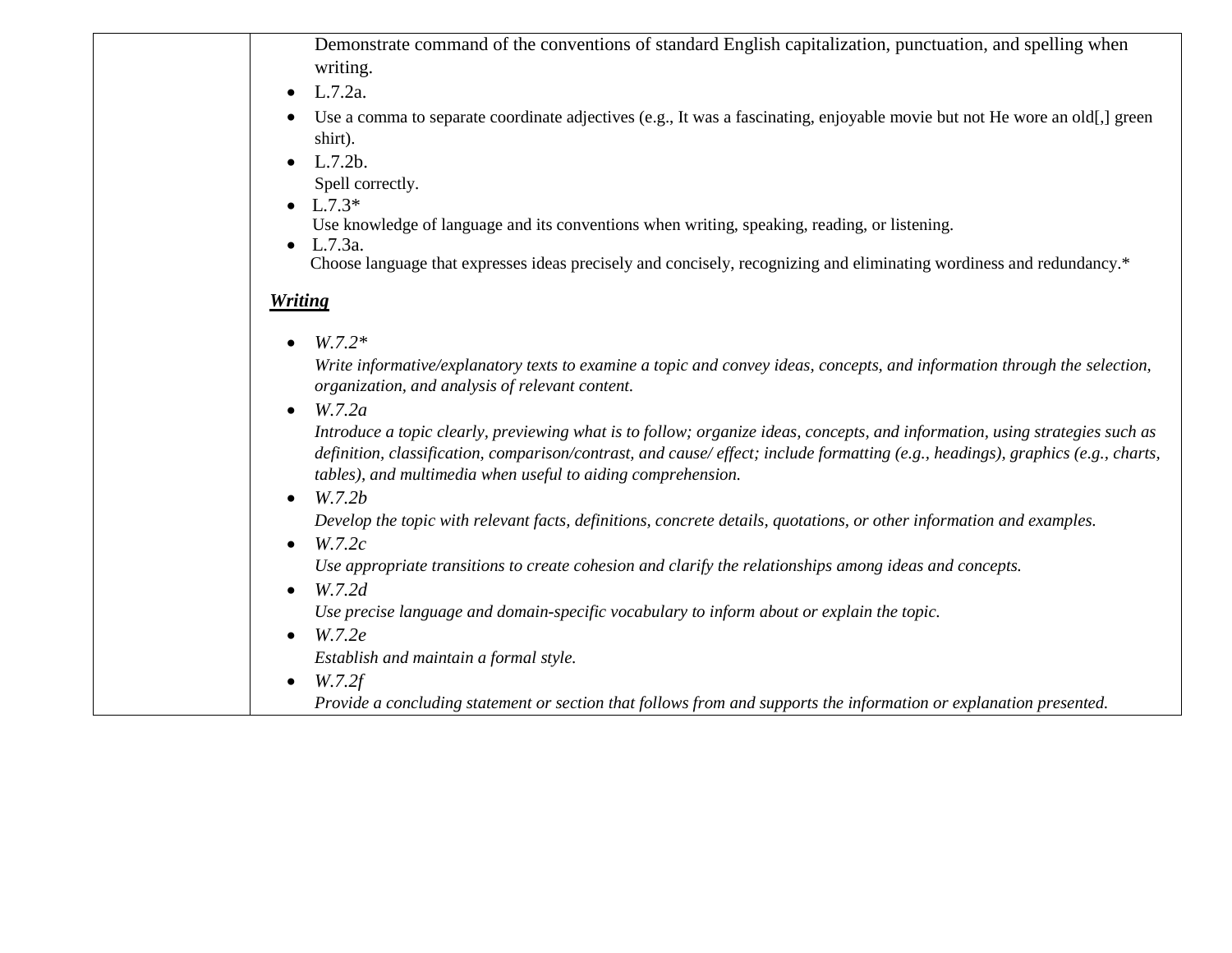| <b>3rd Nine</b> | <b>Reading Literature</b>                                                                                                                                                                                                                                                                                                                                                                      |
|-----------------|------------------------------------------------------------------------------------------------------------------------------------------------------------------------------------------------------------------------------------------------------------------------------------------------------------------------------------------------------------------------------------------------|
| <b>Weeks</b>    | RL.7.6<br>Analyze how an author develops and contrasts the points of view of different characters or narrators in a text.<br>RL.7.7<br>Compare and contrast a written story, drama, or poem to its audio, filmed, staged, or multimedia version,<br>analyzing the effects of techniques unique to each medium (e.g., lighting, sound, color, or camera focus and<br>angles in a film).         |
|                 | <b>Reading Informational</b>                                                                                                                                                                                                                                                                                                                                                                   |
|                 | RI 7.6<br>Determine an author's point of view or purpose in a text and analyze how the author distinguishes his or her<br>position from that of others.<br>RI.7.7<br>$\bullet$<br>Compare and contrast a text to an audio, video, or multimedia version of the text, analyzing each medium's<br>portrayal of the subject (e.g., how the delivery of a speech affects the impact of the words). |
|                 | $\bullet$ RI.7.8<br>Trace and evaluate the argument and specific claims in a text, assessing whether the reasoning is sound and the<br>evidence is relevant and sufficient to support the claims.                                                                                                                                                                                              |
|                 | <b>Writing</b>                                                                                                                                                                                                                                                                                                                                                                                 |
|                 | W.7.1<br>Write arguments to support claims with clear reasons and relevant evidence.<br>W.7.1a<br>$\bullet$<br>Introduce claim(s), acknowledge alternate or opposing claims, and organize the reasons and evidence logically.                                                                                                                                                                  |
|                 | W.7.1b<br>$\bullet$<br>Support claim(s) with logical reasoning and relevant evidence, using accurate, credible sources and demonstrating<br>an understanding of the topic or text.<br>W.7.1c<br>$\bullet$                                                                                                                                                                                      |
|                 | Use words, phrases, and clauses to create cohesion and clarify the relationships among claim(s), reasons, and<br>evidence.<br>W.7.1d<br>Establish and maintain a formal style.                                                                                                                                                                                                                 |
|                 | W.7.1e<br>Provide a concluding statement or section that follows from and supports the argument presented.                                                                                                                                                                                                                                                                                     |
|                 | <b>Language</b>                                                                                                                                                                                                                                                                                                                                                                                |
|                 |                                                                                                                                                                                                                                                                                                                                                                                                |